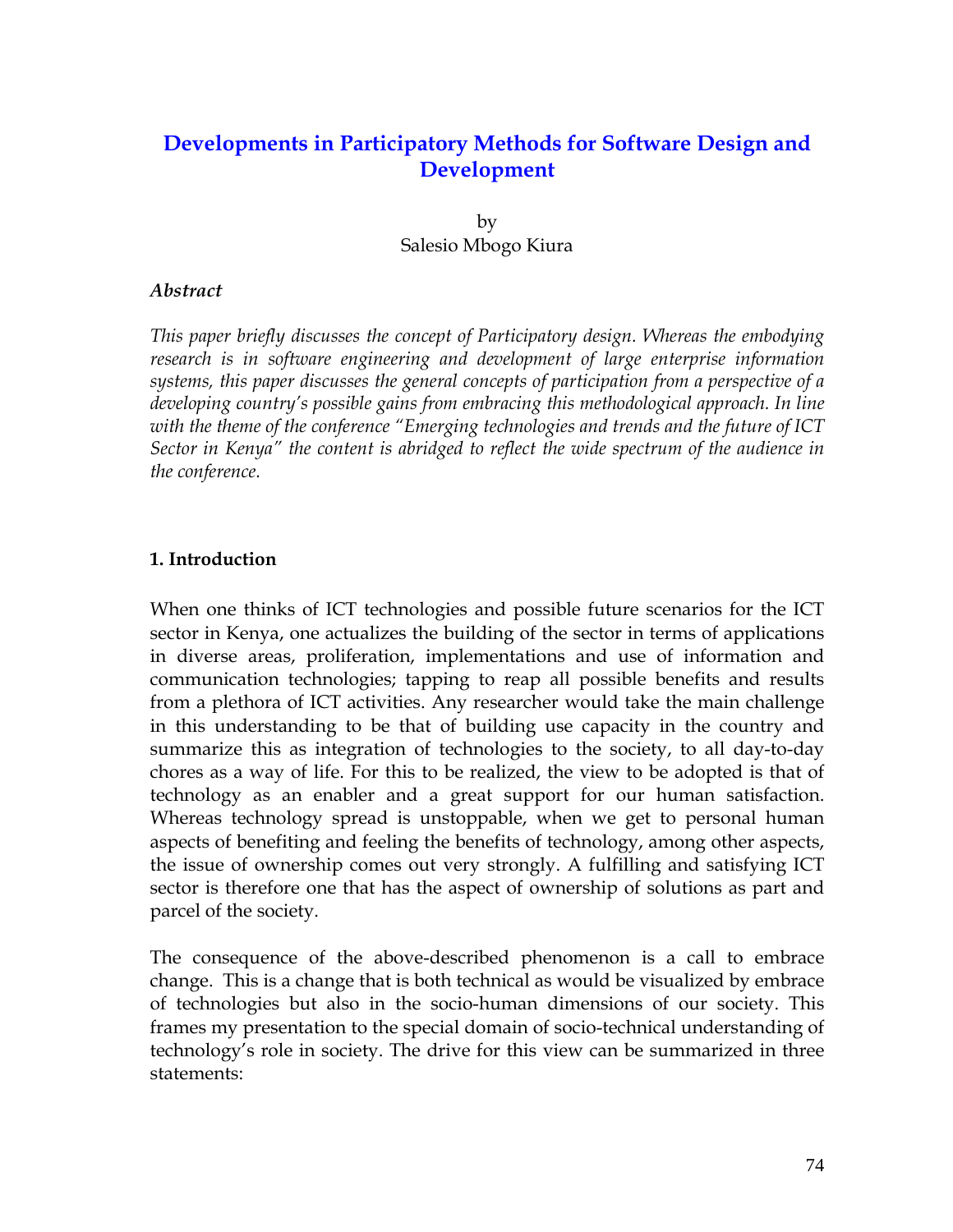- 1) ICT anchors in a society of human beings. The very existence of communication technologies derives its definition from a society of human beings;
- 2) ICT's consequences eventually become a phenomenon of the society. ICTs applications and embrace in society are in the observable facts of the society. The incidences of ICT application provide a frame for defining existence of ICT in a society;
- 3) ICT design and development in a society needs to be viewed as interventions in reality of the society's life.

As a consequence of this view all aspects of technological embrace and use in a society needs to be inclusive and responsive to the status quo of the society. The way to a technological embrace that takes the society as the point of departure has been fronted as through a participative process. It is from this view that the study described takes the title of participatory design.

# **2. Participatory Design**

Participatory design is used here to mean approaches and methodologies whose point of departure is the current or future user of the artefact under development. The artefact in this case could be IT or development. The users are central actors in the design and development processes playing the roles of informing, consulting and collaborating with the technology experts as they (users) play the role of domain experts. They co-determine artefact and workplace development in a process that places a lot of emphasis on mutual learning.

The components of a participative and collaborative setting can be summarized in terms of the goal, the orientation and the nature of the process adopted. The goal is improving quality of life with a focus on servicing the intervention and not on technology. The orientation is collaborative though negotiating specific focus and goals with a call to familiarize oneself with another domain of expertise. This calls for understanding and respecting the technology domain by the users and the designers seeking to understand and respect the user domain. The process is iterative where ideas are generated from real work situations and these ideas are evaluated and discarded or explored further. This enriches the process with mock-ups, prototypes and design scenarios of real use. When conceptualised in terms of a project setting, the setting can be summarized as building relationships and appending the project (plus its results) to a context. This involves building the right team, building familiarity across another domain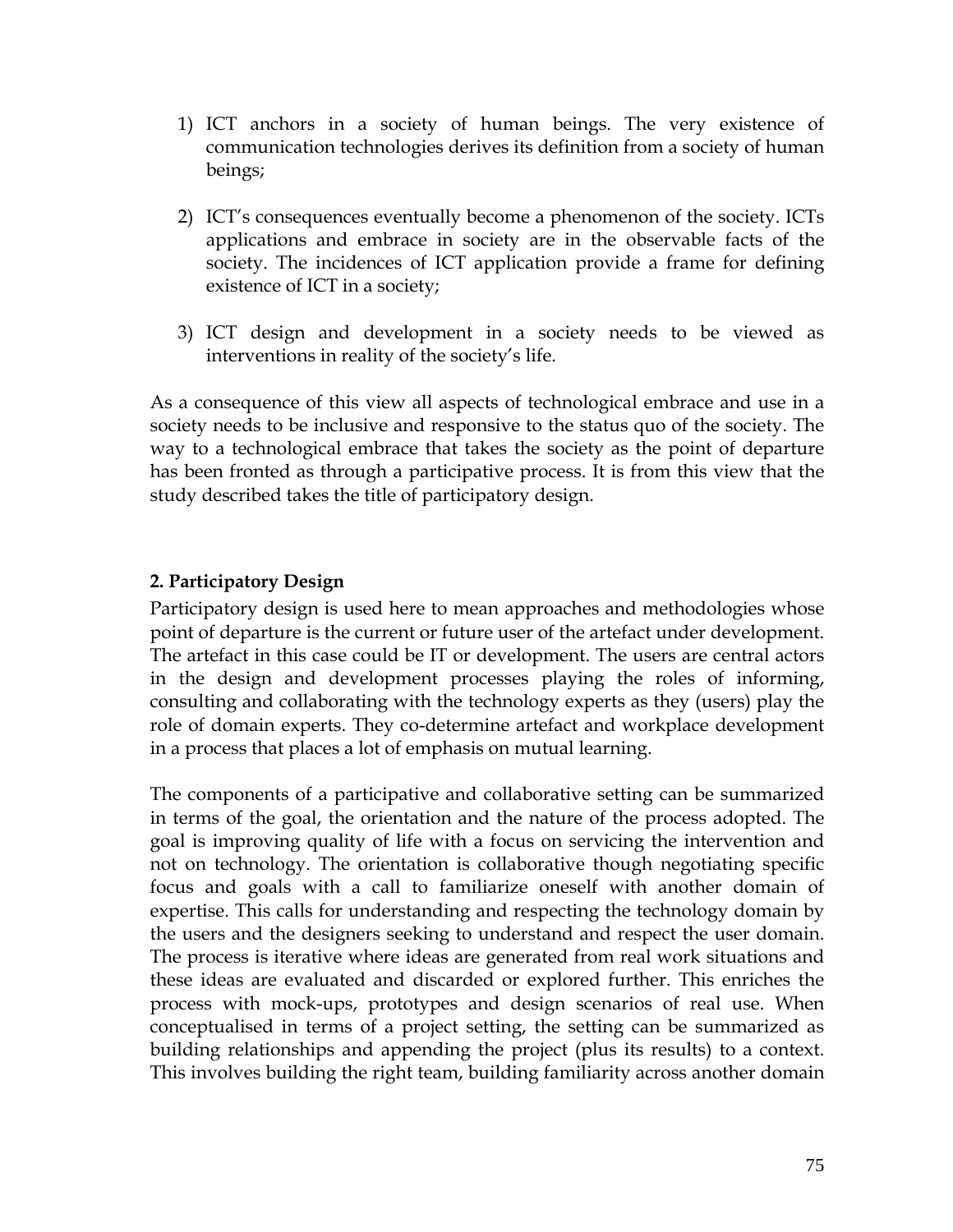of expertise and carrying out a contextual enquiry that is represented by design at work.

Participatory design has its origins from projects that were carried out in Scandinavia in the late 60s and 70s. Trade unions were interested in how technology would affect their working conditions and interests. There were projects involving industrial workers whose expertise in the jobs was a great input to the success of the technology projects. Later similar projects were carried out in office work settings, notably in government institutions, health and general administration, as the projects spread to other regions, the participation approach was used in diverse settings and industries. The consequence of the participation setting from these projects was the development of policies, control structures and infrastructures that support social inclusion of all actors that get influenced by new technologies in one way or another. Democratisation and spirit of inclusion in work places and work settings got established. It is worth noting that as the basic principles of participation were applied in different regions context specific approaches were developed. The two major developments so far are the socio-technical approaches in Europe that emphasizes collective resource allocation and the North American joint approach that emphasizes technical and efficiency specifications of the projects.

# **3. Conclusion**

For us as we take sometime to discuss the future of the ICT sector in Kenya, we need to reflect on our practice with the objective of coining a methodological framework for practicing PD in our settings. This needs to be informed by understanding and respecting our social dimensions, striving for spaces of expression in work settings in a manner that supports articulation of 'our' solution. We need to address the issues of attitudes to other domains of knowledge with the intentions of harmonizing exchanges as supported by our social structures in place. We have a challenge to not only embrace technology and build infrastructures but also to build our socio-technological identity based on our context.

### Author:

**Salesio Mbogo Kiura, PhD Candidate and Research Assistant Software Engineering, Department University of Hamburg, Germany**